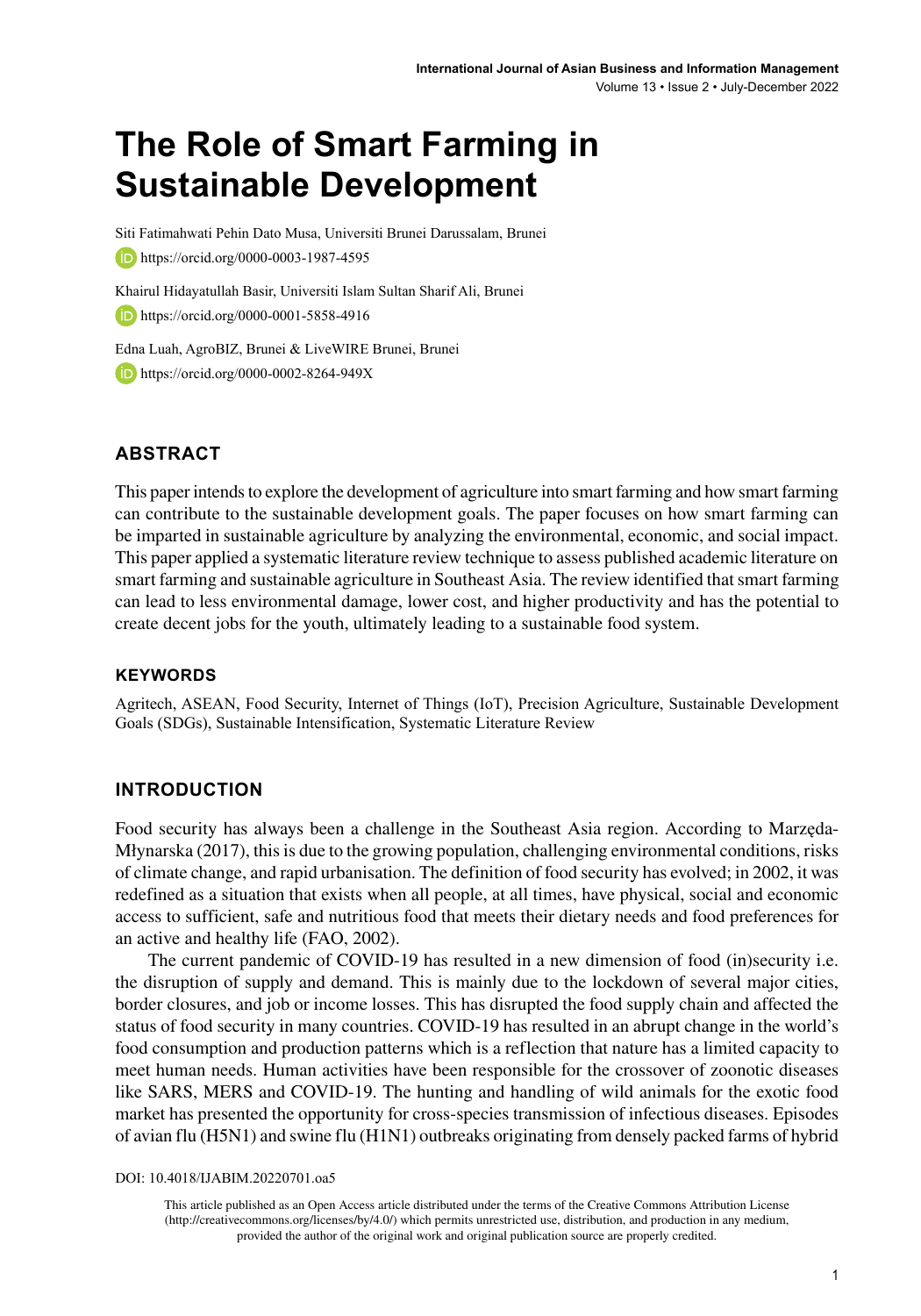Volume 13 • Issue 2 • July-December 2022

livestock have also shown that modern farming practices have shaped our disease ecology (Wallace, 2016). Suffice to say, humanity's increasingly exorbitant consumption patterns have contributed to this instability. To prevent another pandemic that is as damaging as or worse than the one presently raging, the world urgently needs to prioritize more sustainable patterns of food production and consumption.

Sustainability has been discussed globally through the concept of sustainable development. The World Commission on Environment and Development (1987) defines sustainable development as 'development that meets the needs of the present without compromising the ability of future generations to meet their own needs" (United Nations, 1987). Having a sustainable approach is considered an important goal today due to the fast population growth whereby the world's population is expected to reach nearly 10 billion which is an increase by more than 30% by 2050 (from 7 billion in 2011) (FAO, 2017). This puts a strain on the world's agricultural resources especially on the land as higher yields are expected without considering the damage to the environment (Gil, et al., 2019). These trends threaten the sustainability of agricultural systems and undermine the global capacity to meet its needs. To ensure enough food is produced for a population of nearly 10 billion by 2050 without critically degrading natural resources, a transition to a smart and sustainable agricultural system is needed.

In a way, the pandemic also provides farmers and researchers the opportunity to reconsider their current approaches to agriculture and reinvent farming using greener techniques. The agritech scene in Southeast Asia is still in its early stages and just starting to expand; it is helping farmers to implement more resilient, productive and sustainable agricultural practices. However, regulatory hurdles and a digital divide especially in developing countries have stood in the way of the smooth adoption of smart farming methods. It is possible that this pandemic may become the catalyst that sets in motion smart farming in Southeast Asia.

Incidentally, COVID-19: the biggest crisis of this century has coincided with the Fourth Industrial Revolution (4IR) whereby new technologies like artificial intelligence (AI), Big Data, Blockchain and the Internet of Things (IoT) among others have altered the way in which people live, work and interact. Likewise, these new technologies also have the power to transform the food supply chain for the better as can be seen from trials and implementations abroad.

The objectives of this paper are twofold. First, it attempts to explore the changing global trend in agriculture which involves digital transformation in line with the industrial revolution. Secondly, this paper attempts to convince that smart farming could be the answer to sustainable food production and contribute towards achieving a number of the sustainable development goals (SDGs).

### **METHODOLOGY**

This paper applies systematic literature review in an attempt to seek out the existing knowledge and research gaps on the subject matter. The five steps of conducting a systematic literature review put forward by Zimmerman et al. (2016) was used. The five steps are as follows: (1) formulating review questions, (2) searching for materials, (3) evaluating and selecting, (4) analysing and synthesising, and (5) reporting review results.

The research question of this study is how can smart farming be incorporated in to sustainable agriculture and contribute towards the 2.4.1 Sustainable Development Goal (SDG) Indicator? To identify a relevant set of articles concerning the research questions, criterion sampling based on keyword searches was applied. A number of keyword combinations were used to search for the articles from leading databases like Web of Science and Scopus. The search terms included smart farming, agritech, precision farming, information and communication technology (ICT) based farming and ASEAN and Southeast Asia, sustainable agriculture and sustainable development goals.

The database search resulted in 109 articles in the social science criteria. Articles that solely focused on technical issues or did not report results of empirical studies were excluded. This abstract screening resulted in a total of 13 relevant articles, which were subsequently analysed with respect to sustainability and smart farming in Southeast Asia. Due to the limited number of relevant articles, an